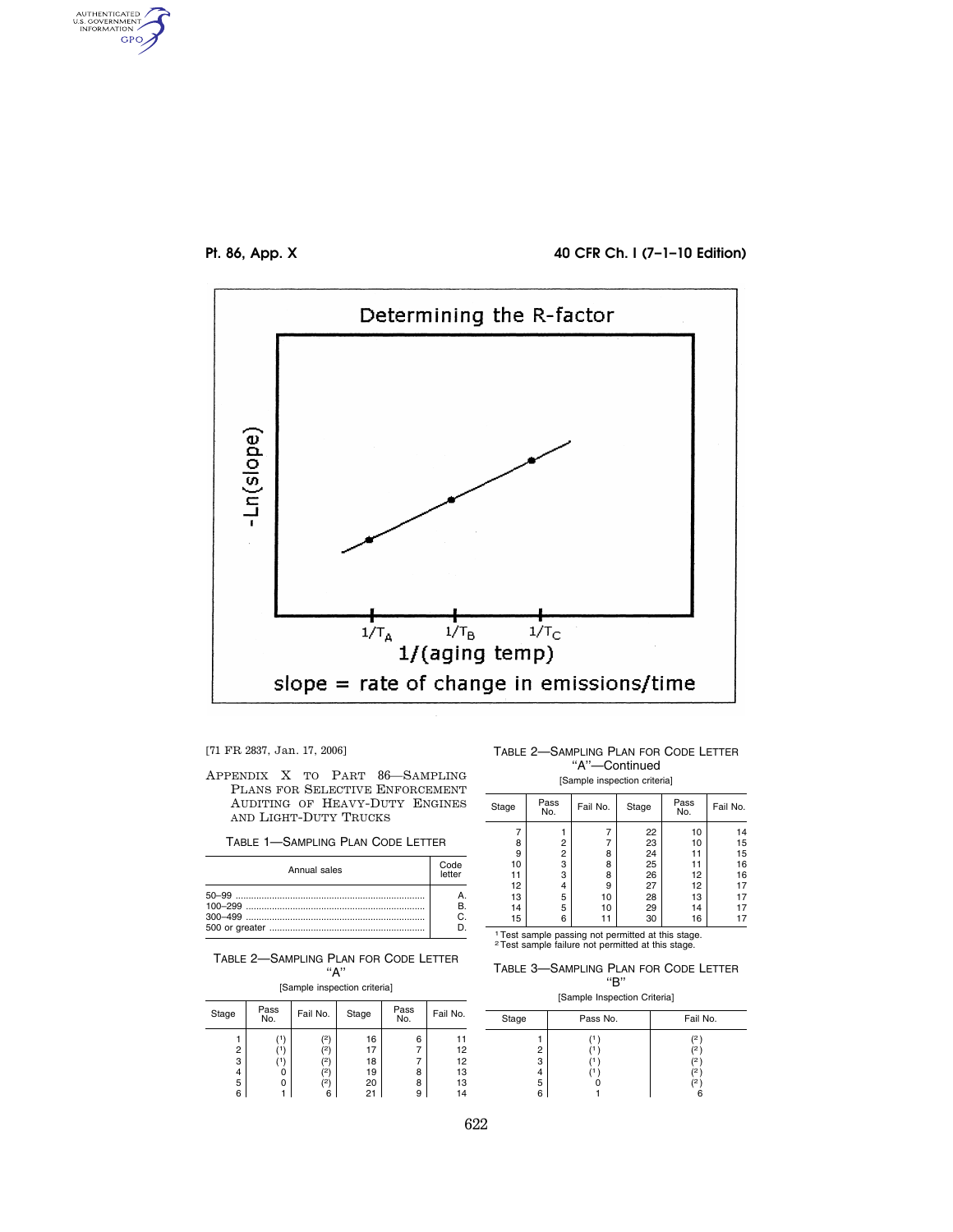# Environmental Protection Agency **Pt. 86, App. X**

TABLE 3—SAMPLING PLAN FOR CODE LETTER ''B''—Continued [Sample Inspection Criteria]

TABLE 4—SAMPLING PLAN FOR CODE LETTER ''C''—Continued

| Stage | Pass No.      | Fail No. | Stage | Pass No.                                                      | Fail No. |
|-------|---------------|----------|-------|---------------------------------------------------------------|----------|
| 7     | 1             | 7        | 26    | 11                                                            | 17       |
| 8     |               | 7        | 27    | 12                                                            | 17       |
| 9     | $\frac{2}{2}$ | 8        | 28    | 12                                                            | 18       |
| 10    | 3             | 8        | 29    | 13                                                            | 18       |
| 11    | 3             | 9        | 30    | 13                                                            | 19       |
| 12    | 4             | 9        | 31    | 14                                                            | 19       |
| 13    | 4             | 10       | 32    | 14                                                            | 20       |
| 14    | 5             | 10       | 33    | 15                                                            | 20       |
| 15    | 5             | 11       | 34    | 15                                                            | 21       |
| 16    | 6             | 12       | 35    | 16                                                            | 21       |
| 17    | 6             | 12       | 36    | 16                                                            | 22       |
| 18    | 7             | 13       | 37    | 17                                                            | 22       |
| 19    | 8             | 13       | 38    | 18                                                            | 23       |
| 20    | 8             | 14       | 39    | 18                                                            | 23       |
| 21    | 9             | 14       | 40    | 19                                                            | 24       |
| 22    | 9             | 15       | 41    | 19                                                            | 24       |
| 23    | 10            | 15       | 42    | 20                                                            | 25       |
| 24    | 10            | 16       | 43    | 20                                                            | 25       |
| 25    | 11            | 16       | 44    | 21                                                            | 26       |
| 26    | 11            | 17       | 45    | 21                                                            | 27       |
| 27    | 12            | 17       | 46    | 22                                                            | 27       |
| 28    | 12            | 18       | 47    | 22                                                            | 27       |
| 29    | 13            | 18       | 48    | 23                                                            | 27       |
| 30    | 13            | 19       | 49    | 23                                                            | 27       |
| 31    | 14            | 19       | 50    | 26                                                            | 27       |
| 32    | 14            | 20       |       |                                                               |          |
| 33    | 15            | 20       |       | <sup>1</sup> Test sample passing not permitted at this stage. |          |
| 34    | 16            | 21       |       | <sup>2</sup> Test sample failure not permitted at this stage. |          |
| 35    | 16            | 21       |       |                                                               |          |
| 36    | 17            | 22       |       | TABLE 5-SAMPLING PLAN FOR CODE LET                            |          |
| 37    | 17            | 22       |       | "D"                                                           |          |
| 38    | 18            | 22       |       | [Sample Inspection Criteria]                                  |          |
| 39    | 18            | 22       |       |                                                               |          |
| 40    | 21            | 22       | Stage | Pass No.                                                      | Fail No. |
|       |               |          |       |                                                               |          |

| [Sample Inspection Criteria]                       |          |          |  |
|----------------------------------------------------|----------|----------|--|
| Stage                                              | Pass No. | Fail No. |  |
| 26                                                 | 11       | 17       |  |
| 27                                                 | 12       | 17       |  |
| 28                                                 | 12       | 18       |  |
| 29                                                 | 13       | 18       |  |
| 30                                                 | 13       | 19       |  |
| 31                                                 | 14       | 19       |  |
| 32                                                 | 14       | 20       |  |
| 33                                                 | 15       | 20       |  |
| 34                                                 | 15       | 21       |  |
| 35                                                 | 16       | 21       |  |
| 36                                                 | 16       | 22       |  |
| 37                                                 | 17       | 22       |  |
| 38                                                 | 18       | 23       |  |
| 39                                                 | 18       | 23       |  |
| 40                                                 | 19       | 24       |  |
| 41                                                 | 19       | 24       |  |
| 42                                                 | 20       | 25       |  |
| 43                                                 | 20       | 25       |  |
| 44                                                 | 21       | 26       |  |
| 45                                                 | 21       | 27       |  |
| 46                                                 | 22       | 27       |  |
| 47                                                 | 22       | 27       |  |
| 48                                                 | 23       | 27       |  |
| 49                                                 | 23       | 27       |  |
| 50                                                 | 26       | 27       |  |
| ٠.<br>the cost of the battle and<br>$+$ $ -$<br>×. |          |          |  |

ABLE 5-SAMPLING PLAN FOR CODE LETTER

''D'' [Sample Inspection Criteria]

25 11 16<br>
27 12 17<br>
28 12 18<br>
30 13 19<br>
31 14 20<br>
32 14 20<br>
33 15 21<br>
34 15 21

1Test sample passing not permitted at this stage. 2Test sample failure not permitted at this stage.

í.

| TABLE 4-SAMPLING PLAN FOR CODE LETTER |     |  |
|---------------------------------------|-----|--|
|                                       | "C" |  |

| [Sample Inspection Criteria] |                         |          |  |
|------------------------------|-------------------------|----------|--|
| Stage                        | Pass No.                | Fail No. |  |
| 1                            | $[1]$                   | $[2]$    |  |
|                              | $[1]$                   | $[2]$    |  |
| $\frac{2}{3}$                | $[1]$                   | $[2]$    |  |
| 4                            | $[1]$                   | $[2]$    |  |
| 5                            | 0                       | $[2]$    |  |
| 6                            | 0                       | 6        |  |
| 7                            | 1                       | 7        |  |
| 8                            | $\overline{\mathbf{c}}$ | 7        |  |
| 9                            | $\overline{\mathbf{c}}$ | 8        |  |
| 10                           | 3                       | 9        |  |
| 11                           | 3                       | 9        |  |
| 12                           | 4                       | 10       |  |
| 13                           | 4                       | 10       |  |
| 14                           | 5                       | 11       |  |
| 15                           | 5                       | 11       |  |
| 16                           | 6                       | 12       |  |
| 17                           | 6                       | 12       |  |
| 18                           | 7                       | 13       |  |
| 19                           | 7                       | 13       |  |
| 20                           | 8                       | 14       |  |
| 21                           | 8                       | 14       |  |
| 22                           | 9                       | 15       |  |
| 23                           | 10                      | 15       |  |
| 24                           | 10                      | 16       |  |
| 25                           | 11                      | 16       |  |

| ۰<br>n<br>$\sim$ |  |
|------------------|--|
|                  |  |